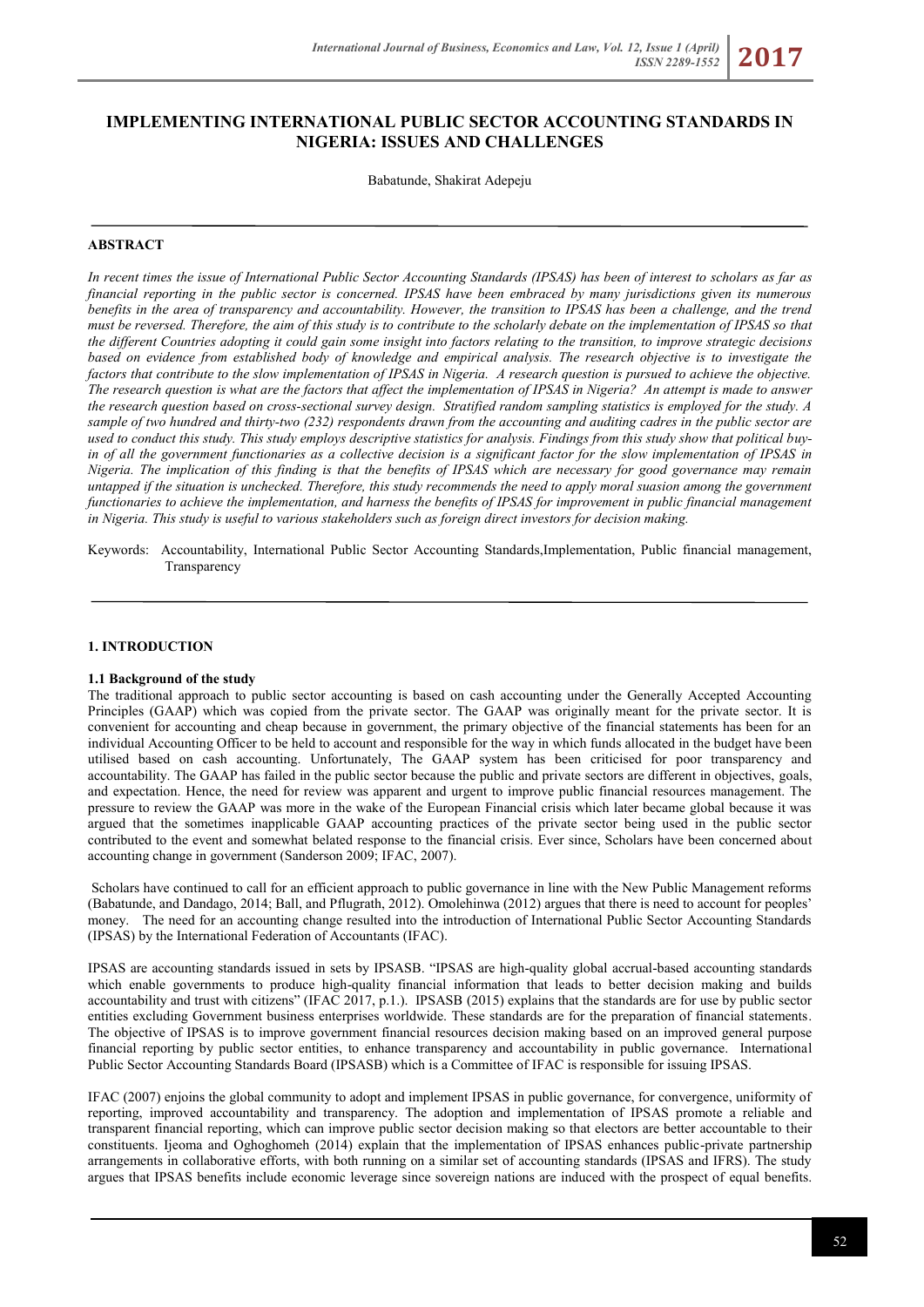IPSAS block the tolerance of double standards in government services because it is about the transparency of operations. It is a solution to the predominant corrupt Countries like Nigeria.

IPSAS were first issued on a cash basis in an attempt to follow the tradition of cash accounting in the public sector. The issuance of the Cash Basis IPSAS has been widely promoted by the donor community, IFAC and IPSASB. Unfortunately, the Cash Basis IPSAS are also criticised as not based on the good practices that have been developed in many countries over the past decades. Governments that report on a cash-basis do not account for significant liabilities, such as pensions and infrastructure development; as a result, the IPSASB formulated the accrual IPSASs for the public sector to substitute International Financial Reporting Standards of the private sector in line with the New Public Management trend. IFAC (2017) enjoins public sector entities to adopt the accrual IPSAS abbreviated as IPSASs as a measure to improve financial management transparency in a government.

IPSASB has issued forty accrual standards, but ironically despite the benefits, none of the standards has been implemented in Nigeria. Many jurisdictions have adopted IPSAS but have not implemented them. Some have implemented them either partially or completely. Much more are on the road to implementing the standards. According to Aboagye (nd), the European Commission (EC), North Atlantic Treaty Organisation (NATO) and some members of the African Union (AU) such as Ghana, South-Africa, Zimbabwe, and Botswana have adopted IPSAS.

Also, the primary financial resource suppliers to developing nations such as the World Bank, the Asian Development Bank, and the United Nations have endorsed IPSAS for use in accounting for the financial assistance they offer. Chan (2005) explains that the reports on the accounting and auditing gap assessment, prepared by the World Bank for the South Asian countries indicate that all South Asian countries (Bangladesh, Bhutan, India, Afghanistan, Bangladesh, Bhutan, India, Maldives, Nepal, Pakistan and Sri Lanka) are making a transition towards IPSAS.

Despite the benefits, the implementation of this unique accounting change in government has been problematic because many governments are reluctant to accept the IPSAS reform but rather prefer to stick to the prior system of financial reporting. Notwithstanding, IFAC continues to propagate IPSAS adoption but despite the efforts the journey to implementation is still slow around the World although many countries adopted it but implementation has been an issue (IFAC, 2014). Adhemar (2006) argues that the IPSAS benefits are undermined by the fact that few governments have adopted the standards that are broadly consistent with IPSAS. For instance, IFAC (2017) finds that Anguilla and the Cayman Islands are the only Caribbean countries that have fully implemented IPSAS, many of the other Countries started the process while many more countries are facing some challenges with IPSAS implementation despite the numerous benefits.

Also IFAC (2017) finds that implementation of IPSAS in the OECD countries have been very slow. The study also argues that while the direct adoption of international accounting standards, such as International Public Sector Accounting Standards (IPSAS) by national governments remains very low, almost 28% of the standard-setters use IPSAS as primary or explicit references for developing their national standards. According to IFAC (2017) why the direct adoption of international accounting standards by national governments remains very low was due to some factors such as cultural, technical and required expertise.

In line with the trend in globalisation, Nigeria considered the IFAC expectation and a significant decision was made by the Nigerian government when the International Public Sector Accounting Standards (IPSAS) was adopted in 2010, as the latest initiative in public sector reforms in Nigeria. This decision was predicated on the need to improve good governance as a catalyst to promote accountability and transparency in the management of public sector finances in the country. The adoption was supported by the enactment of the Financial Reporting Council of Nigeria Act, No.6, 2011. The Act empowers the Council to ensure the implementation of IPSAS in the best interest of Nigerians.

It is a good thing to adopt IPSAS but its implementation is a more serious and rigorous matter. Unfortunately, since the adoption of IPSAS, Nigeria is behind in the implementation. While the Country is wasting time on implementing the cash IPSAS, they were replaced with accrual IPSASs in 2013, and yet Nigeria has not implemented any of them ever since, contrary to expectation.

In view of the slow implementation of IPSAS, the Federation Account Allocation Committee (FAAC) of Nigeria at the meeting of 13th June 2011 established a Sub-Committee to work out modalities for the implementation of IPSAS in Nigeria.

It was expected that IPSAS cash basis would be applied to public sector financial reporting in 2012. The application was scheduled to start in 2012 being the year set as the deadline for the issue of first published IPSAS-compliant financial statements, but it failed. The Federal, State and Local Government Councils in Nigeria are to commence implementation of cash IPSAS by 2014 and accrual IPSASs by 2016, alas Nigeria has failed to meet the targeted dates despite the efforts of the Federal government since IPSAS adoption in 2010.

The incessant failure to implement IPSAS is quite an irony because the same Country has implemented the International Financial Reporting Standards for its private sector organisations without much delay which shows an element of a double standard attitude of some government institutions charged with the responsibility. For example, the Financial Reporting Council of Nigeria which is a government apparatus enforced the implementation of IFRS successfully in the private sector of the same Country, but this is not the case with IPSAS which is a puzzle to be resolved as to factors responsible.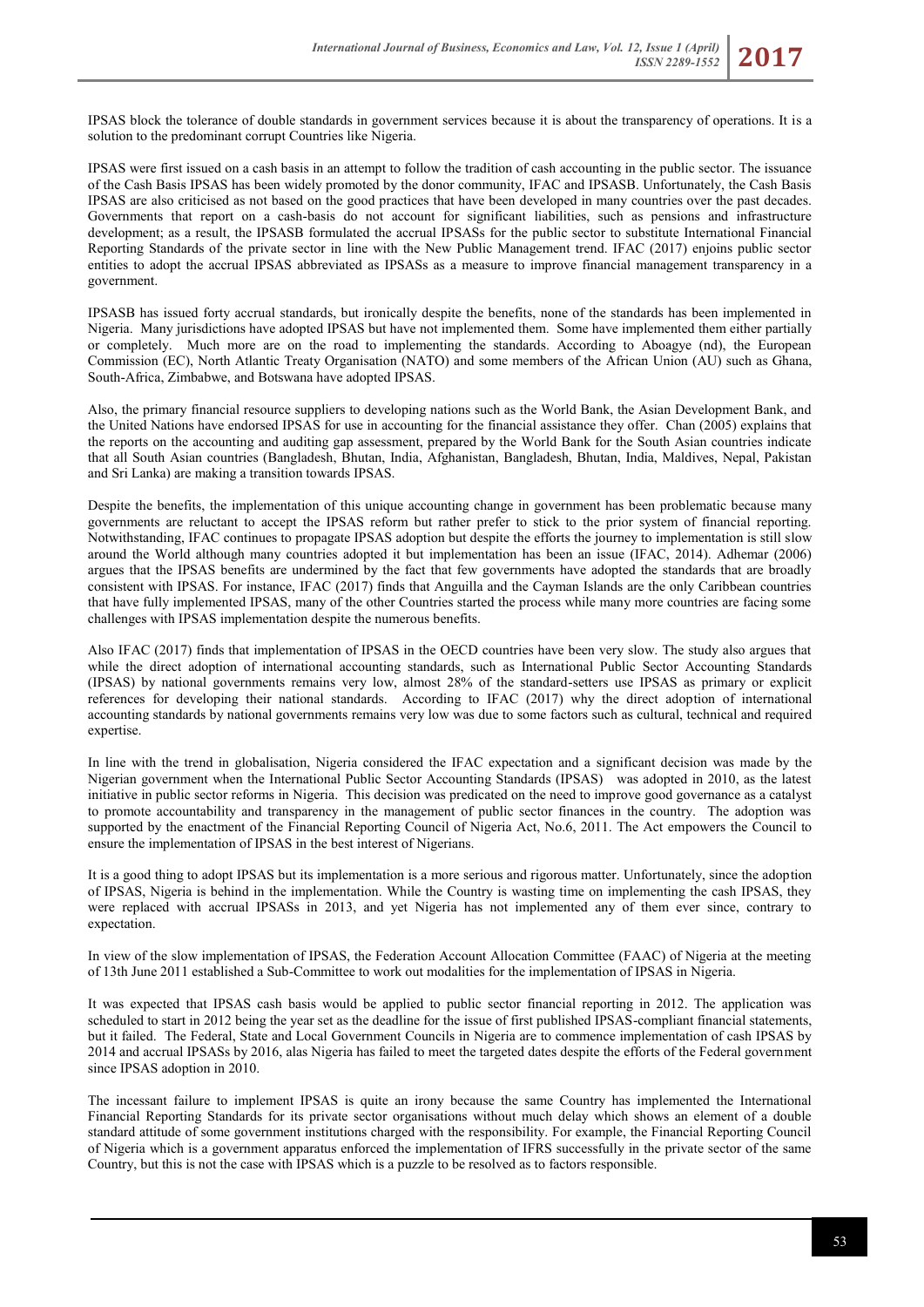Many issues have been established by scholars for the failed implementation such as the required expertise and cost (Atuilik, Adafula, and Asare, 2016; Omolehinwa, and Naiyeju, 2015; Tikk, 2010 and Tickell, 2010). Several workshops and seminars have been organised to sensitise the public, educate and train the practitioners and ensure a smooth transition to the IPSAS regime but they all failed to achieve the implementation. Unfortunately, despite the efforts, the implementation date continues to fail and has shifted several times first to January 2014 and then to January 2016 without success.

The frequent changes in implementation date have been viewed with mixed feelings among the practitioners and scholars in Nigeria. According to Ofoegbu (2014), several attempts have been made in the past towards improved financial reporting system in Nigeria, but they all failed. The study argues that existing financial reporting practice was based on laws and regulations such as Audit Ordinance Act No. 38, 1956 and Finance (Control and Management) Act No.33, 1958 all of which do not accord with the cash IPSAS.

Unfortunately, continuous delay in the implementation of IPSAS undermines the realisation of the benefits, such as in the area of transparency and accountability to the disadvantage of the Nigerian citizens. In view of the foregoing, the ineptitude on the part of Nigeria to implement IPSAS raises some questions in the minds of scholars in the areas of the factors that are affecting the implementation. It is necessary to probe these factors. Besides the inconsistencies in dates of implementation of IPSAS have a great setback on Nigeria because the country cannot operate in isolation of the World. It is evident that something has to be done to reverse the trend.

Also, there is a shortage of studies on the implementation of IPSAS because prior research on IPSAS have not paid much attention to the implementation but rather the benefits, whereas benefits can only accrue if IPSAS are implemented. For instance, Ijeoma and Oghoghomeh, 2014; Christiaens, Vanhee, Manes-Rossi, Aversano, and Cauwenberge, 2014 focused on the benefits of IPSAS which is a stage after implementation. Also, some earlier research focused on the implementation of International Financial Reporting Standards (Adeyemi, 2005; Adeyemo, 2014) but there are no enough studies on IPSAS. Furthermore, IPSAS issue is not adequately focused by scholars in developing economies, this study covers Nigeria which is a developing Economy. This study investigates the factors that are responsible for the slow implementation of IPSAS in Nigeria. It is expected that the identification of the mitigating factors will highlight specific issues that require attention, to improve the implementation strategy of IPSAS in Nigeria.

This study is unique in many ways, first it is on a contemporary issue in public governance. Second it is an attempt to cover some missing gap in the literature in the area of dearth of similar study in developing economies like Nigeria. Third, its methodological approach is in line with the trend in research design, as a contribution to the existing body of knowledge. Fourth, the findings are of significance to various stakeholders in different ways. Fifth, the recommendation emanating from the research findings are worthy of actualisation in the best interest of citizens.

### **1.2 STATEMENT OF THE PROBLEM**

The slow implementation of IPSAS since it was adopted in Nigeria in 2010 may imply nonconformity with the trend in globalisation. It also portrays noncompliance with IFAC public sector reform strategy as it relates to IPSAS. IPSAS reform is about transparency and accountability in the management of public resources. This problem of slow implementation can cause the nation to be less attractive to foreign direct investment because of poor transparency in the affairs of government, lack of comparison of financial reports of home and foreign operations due to different reporting format. Donor agencies and other funding agencies may not be attracted to Nigeria since it is slow in complying with the new public management reforms as established by the IFAC which is the global umbrella body of accountancy, to the detriment of a nation with poor transparency perception index. Transparency International (2016) corruption perception index ranks Nigeria 136th out of 176 countries surveyed. Also United Nations economic commission for Africa (2015) finds that there are illicit monies with some Nigerians. Some factors have been identified by scholars to have contributed to the slow implementation of IPSAS. These factors have been identified to include cultural, expertise, political-buy- in and accountability. For instance, the literature has identified political buy-in of top government at the different levels of governance as an issue of concern in the implementation of IPSASs (Atuilik, Adafula, and Asare, 2016; Tikk, 2010 and Tickell, 2010). Ijeoma and Oghoghomeh (2014), Aboagye (nd). Nurunnabi (2012) joined the debate on the implementation of IPSASs and argue that there is the problem of Sociological factors. Omolehinwa and Naiyeju (2015) and Hamisi (2012) identifies the cost of implementation as a problem. Accountability is a factor affecting the implementation of IPSAS (Alshujairi, (2014).

### **1.3 AIM AND OBJECTIVE OF THE STUDY**

The aim is to contribute to the scholarly debate on IPSAS implementation so that the different Countries adopting it could gain some insight into factors relating to the transition, to improve strategic decisions for successful implementation of IPSAS. Therefore, this study is designed to achieve the following specific objective:

Investigate the factors that contribute to the slow implementation of IPSAS in Nigeria

### **1.4 RESEARCH QUESTION**

What are the factors that affect the implementation of IPSAS in Nigeria?

### **1.5 SIGNIFICANCE OF THE STUDY**

The findings of this study are to restore the hope of citizens considering improved government role playing in peoples' welfare. The study is of benefit to the society because it will promote transparency and accountability as a life changing approach to governance.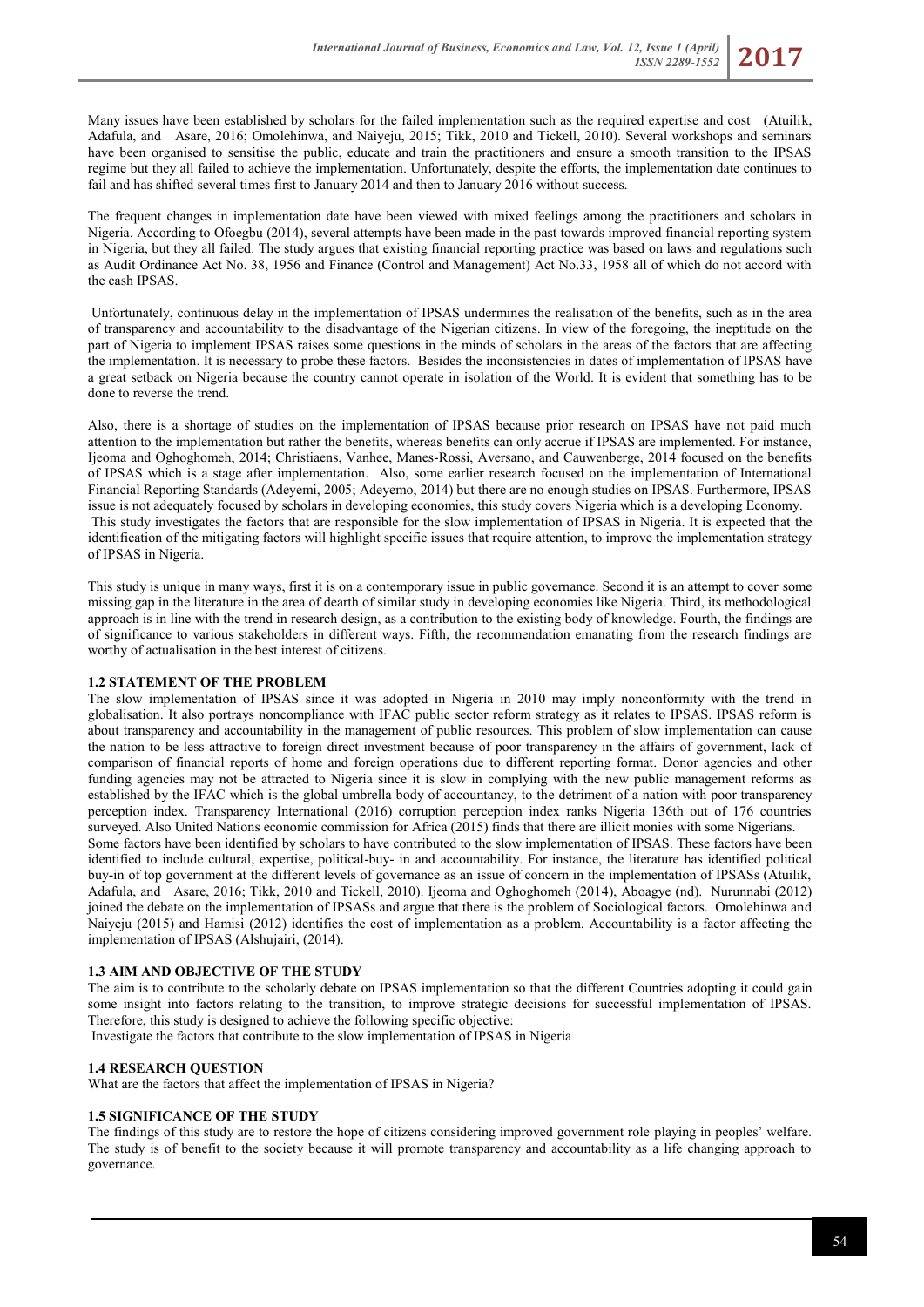Scholars of accounting shall find it useful in preparing their students for the implementation of IPSAS as a part of the public sector accounting curriculum. Researchers would be able to uncover critical areas of governance process which have not been adequately explored.

Researchers are sometimes psychologically confronted with the determination of methodology; this study provides a methodological framework in this regard. Accounting professional bodies such as ICAN, ANAN, ICAEW, ICMA, and IPA are exposed to the public sector aspect of accounting development that connotes modification of behavioural skills acquisition, to improve study curriculum for quality professional accounting education.

This study encourages administrators, results obtained shall expose Administrators to effective planning and control. Policy makers are guided by the need to apply IPSAS at the Federal, State and Local government tiers. The value of timing and timeliness in decisions that affect peoples' lives is appreciated by policy makers.

Oversight functions of auditors and legislators are made easier. This study from its findings would contribute to the existing body of knowledge in accounting, economics, and related areas. This study contributes to the development of public financial management as an innovation to the existing body of knowledge.

To the practitioners of accounting, this study is a reference locally and internationally. Donor agencies, lenders, rating agencies and non-governmental organisations shall find it useful for information and data gathering, statistics and analysis.

### **1.6 SCOPE OF THE STUDY**

This study focuses on the implementation of IPSAS in Nigeria. The study area covers Lagos State which is the economic hub of Nigeria where over 65% of the national commercial activities are undertaken. The research cuts across the accountants and auditors in government since they are the foremost practitioners in charge of the implementation of IPSAS. This study explores the events, evidence, facts, and actions of actors who are involved in the policy formulation and implementation of the IPSAS in Nigeria.

### **2. REVIEW OF LITERATURE 2. 1 INTRODUCTION**

The Federal Republic of Nigeria is a multi-party democracy with the executive, legislative and judicial arms of government. The executive comprises of three tiers of government, the Federal, State and Local government and each of the three arms and three tiers enjoys some autonomy to a large extent in the running of the Federal, State or Local government affairs. Any law passed by each tier may not be binding on the other tiers separately or collectively on the same scale, and thus different points of view as regards the implementation of the law may ensue, an example of this; is the Financial Reporting Council Act 2011, which provides for the adoption and implementation of IPSAS. Such laws run the risk of slow implementation as is currently the case with IPSAS in the Nigerian public sector accounting system.

According to the Institute of Chartered Accountants of Ghana (ICA- Ghana) (2010) public sector accounting is a system that gathers, records, classifies and summarises as reports the fiscal and financial transactions that exist in the public or government sector, as financial statements and interprets them as may be required by accountability and fiscal transparency to provide information to users associated with public institutions. It involves the receipts, custody, disbursement and rendering of stewardship of public funds entrusted.

Nigerian public sector accounting is strategic in the development of the Nation through the public sector apparatus on one hand, it drives the business operations of the private sector to a large extent on the other hand. The public sector accounting financial system in Nigeria is managed by the Ministry of Finance and the budget office at the Federal level, while each of the thirty-six States of the Federation run their financial affairs through their individual Ministries of Finance and budget offices as each State is autonomous with separate budgets backed up by an appropriation law. Also, each of the seven hundred and seventy four Local councils of the nation run their affairs separately. The three tiers maintain individual budgets that are guided by separate appropriation laws from preparation, approval, implementation of the government budgets. They are individually governed with separate functionaries. They also maintain the development of the public sector financial reports for audit and publication individually.

The global apprehension, eagerness for better public financial management, fiscal prudence that guarantees improved governance, accountability, and transparency have been a driving concern to both developed and developing countries. This has given rise to many reforms such as the establishment of IPSAS by IFAC which establishes and promotes the application of IPSAS for public sector entities around the world.

IPSAS are essential to the development of an efficient public sector accounting and reporting system in any country to identify and measure the government's expenses, revenues, assets, and liabilities properly. Therefore, the adoption of IPSAS in Nigeria in 2010 was a welcome development by all the tiers of government. However, each tier has a different capacity to withstand what it takes to implement it regarding various factors such as finance, expertise and political party alignment, which may be hindering the implementation and slow the process of better governance.

Furthermore, the trend in the implementation of IPSAS Worldwide cannot be overlooked in Nigeria. For example, the South Asia countries are desirous of implementing IPSAS, but not much has been achieved. PwC (2015) explains that the Federal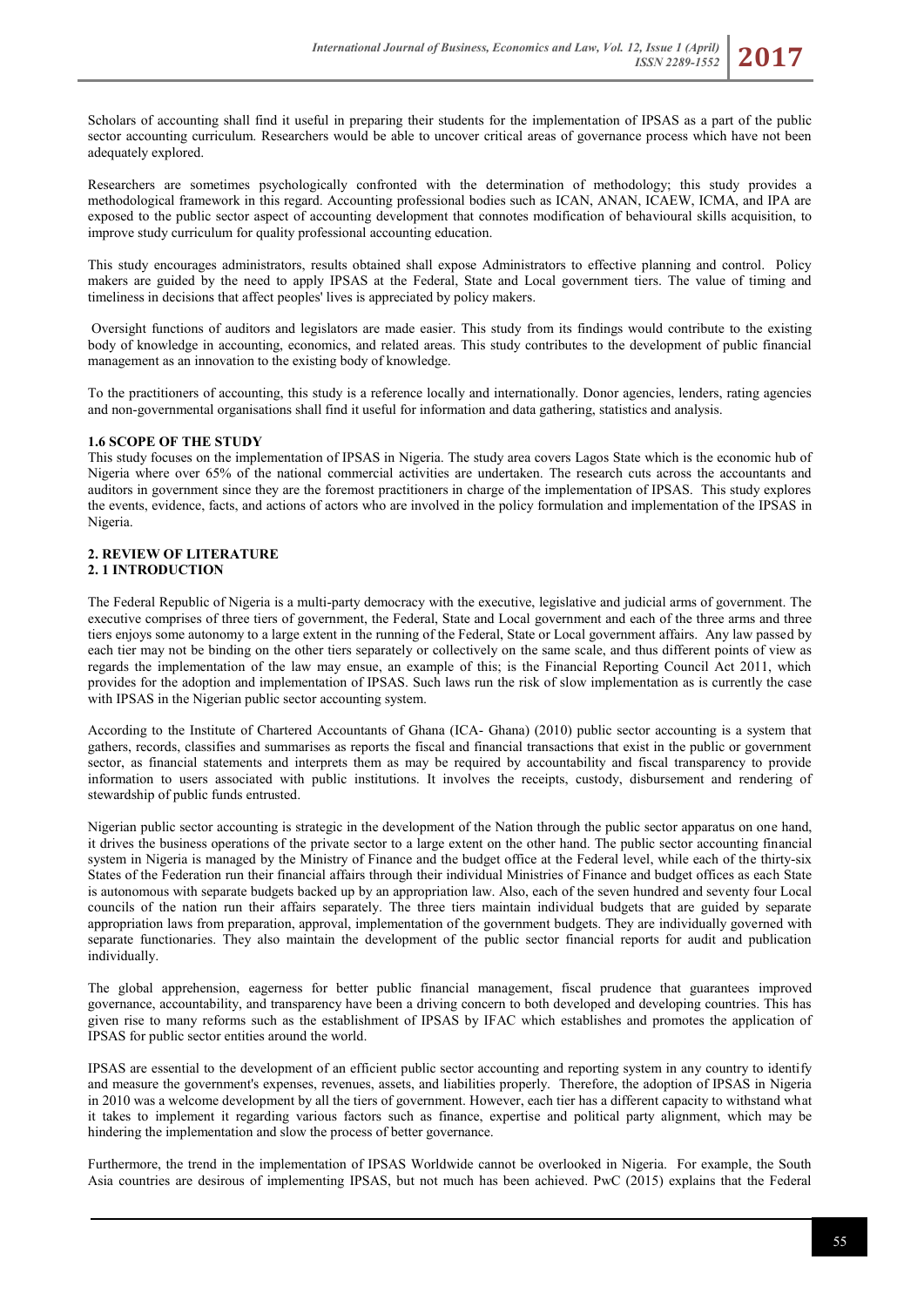Government of Malaysia has gone far in the preparation towards accrual accounting. Although, the Malaysian Public Sector Accounting Standards (MPSAS) are primarily drawn from IPSAS.

Janardanam (2016) explains that no country in South Asia is fully compliant with the cash-basis IPSAS. Janardanam (2016) explains that the process of implementing IPSAS is long and there are some obstacles such as cultural, communication, expertise laws and regulations factors. The study argues that the major requirement to achieve the tectonic change of implementing IPSAS is a serious commitment at the top levels of government from both political and administrative angles. Similarly, in Europe virtually all the Countries have adopted IPSAS, likewise virtually all South American countries have decided to implement IPSAS. Tremendous progress has been made across the world so far.

According to PwC (2015). The Consolidated Fund of the Public Accounts of Ghana is currently prepared on a modified accrual basis. The plan is to implement accrual-based IPSAS from 2016, to consolidate the benefits of IPSAS.

### **2.2 THEORETICAL FRAMEWORK**

An in-depth analysis of this study relies on the existing body of knowledge in the area of a theoretical framework. Two related theories are examined, they are the New Public Management, and Stakeholders theories.

## 2.2.1 THE NEW PUBLIC MANAGEMENT (NPM) THEORY

An analysis of the need for a transparent and accountability driven governance has generated debate stemming from the New Public Management (NPM). (Onalo, Lizam, and Kaseri, 2013; Andriani, Kober, and Ng (2010). Cortes (2006) explain that NPM focuses on efficiency, performance measurement, fiscal discipline, accountability and transparency. The various theories of governance accommodate that social conflicts are resolved by a sovereign from a perspective of responsibility as guided by the new public management theory (Bevir 2011; Carrington, DeBuse and Lee 2008). In tandem with NPM, there is a growing consensus concerning the merits of accounting reforms in the public sector (Harun, 2007).

The new public management techniques for the public sector are to facilitate more transparency in government activities, to strengthen the accountability of government, and improve decision-making (Mack, and Ryan, 2006). In response to NPM, Nigeria achieved a historic opportunity to develop a more democratic political system and to improve transparency and accountability. Nigeria adopted a multiparty system for the election of government office holders, with the executive at the central level and governors, and local government heads at the State and local levels respectively.

Also, a set of new accounting standards based on IPSAS was adopted to reform effective and efficient governance in the provision of services to Citizens. IPSAS applies to the underlying principles of recent social, economic, public sector reforms as means to improve the accountability, transparency and public sector governance in Nigeria. The implementation of IPSAS in Nigeria as a part of broader financial management and public sector reforms in line with the doctrine of NPM in the country is still a dream.

### 2.2.2 STAKEHOLDERS THEORY

Stakeholders' theory is based on the assumption that ''values are necessarily and explicitly a part of doing business. It asks managers to articulate the shared sense of the value they create, and what brings its core stakeholders together so as to deliver on their purpose'' (Freeman, Wicks, Parmar 2004, p. 1). Financial statements are subject to stakeholders' scrutiny to ascertain their usefulness in line with the Stakeholders theory.

Danescu and Rus (2013) argue that accounting information available should serve the users for their target purpose. The users of the IPSAS in the public sector suggest that its implementation is necessary for measuring performance, accountability by government organisations, efficiency, and effectiveness and decision making to support a proper function of democracy.

Ironically, at the practical level, the implementation of the new policies is not a simple process (Haroun, 2012; Nor-Aziah and Scapens, 2007; Dambrin, Sponem and Lambert, 2007). Thus it is a mistake for technocrats to see the introduction of IPSAS as merely a technical reporting innovation. Government accounting needs a broader theory of government accountability, which can be derived from Herbert Simon's organization theory (Simon, 1945).

When applied to the public sector, the essence of the theory is that a variety of stakeholders have a vested interest in a financially viable government. Their incentive to use a government's financial statement, a source of their collective knowledge of the government comes from their desire to know the amount, timing, and degrees of uncertainty of the benefits they expect to receive from the government (Sunder, 1997). General purpose financial reporting reduces information asymmetry between the stakeholders and government officials in control of government financial accounting system. IPSASs are improvements on general purpose financial reporting. It is a better way to satisfy the stakeholders be it public officers or the citizens. To guard against stakeholders' being short-changed by the government or vice-versa, the implementation of IPSAS is considered a sinequa-non. The social contract between the public office holders and the citizens confers legitimacy on the citizens in the stakeholders' basis. To this end, the citizen organises themselves into strata of the private entity and constitute stakeholders by contributing in the running of their affairs in anticipation of benefits as shown in Table 1.

### **Table 1: Stakeholders' expectation from government**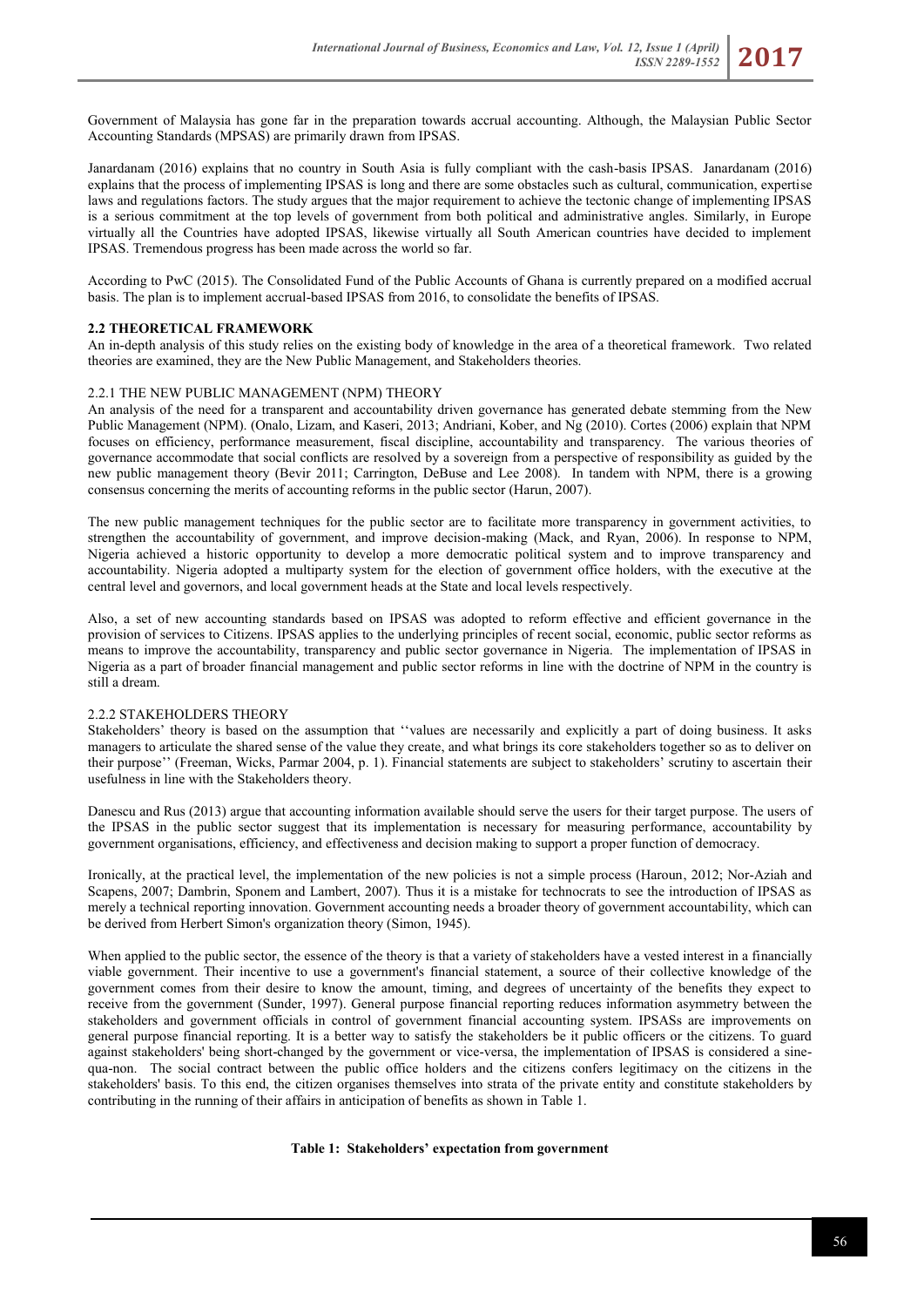| <b>Contributions Made</b><br>Government legitimacy | <b>Benefits Expected</b><br>Availability of public and private goods and services. Good<br>standard of living                                                                                                                                                                                                                                                                        |
|----------------------------------------------------|--------------------------------------------------------------------------------------------------------------------------------------------------------------------------------------------------------------------------------------------------------------------------------------------------------------------------------------------------------------------------------------|
| Payments or promises to pay                        | Public and private goods and services                                                                                                                                                                                                                                                                                                                                                |
| Financial resources                                | Services per terms and agreements of grants                                                                                                                                                                                                                                                                                                                                          |
| Financing, including<br>financial resources        | Payment plus interest per term of credit                                                                                                                                                                                                                                                                                                                                             |
| Labour                                             | Reward for labour like compensation, incentives, motivation and<br>retirement<br>benefits                                                                                                                                                                                                                                                                                            |
| Goods and services                                 | Contracts and Payments                                                                                                                                                                                                                                                                                                                                                               |
|                                                    | $\overline{D}$ $\overline{I}$ $\overline{I}$ $\overline{I}$ $\overline{I}$ $\overline{I}$ $\overline{I}$ $\overline{I}$ $\overline{I}$ $\overline{I}$ $\overline{I}$ $\overline{I}$ $\overline{I}$ $\overline{I}$ $\overline{I}$ $\overline{I}$ $\overline{I}$ $\overline{I}$ $\overline{I}$ $\overline{I}$ $\overline{I}$ $\overline{I}$ $\overline{I}$ $\overline{I}$ $\overline{$ |

*Source: Researcher's analysis 2017*

## **2.3 JUSTIFICATION FOR IPSAS**

There are arguments as to the benefits of the implementation of IPSAS. Some Scholars believe that IPSAS implementation is in the right direction. For instance, Acho (2014) argues that implementation of IPSAS in Nigeria will help in the harmonisation of financial operations and uniformity in the reporting of public sector accounting information and disclosure. Ijeoma and Oghoghomeh (2014) argue that implementation of IPSAS shall improve comparability of the financial information that is reported by the public sector entities in Nigeria and around the world, whereas some studies caution on the implementation of IPSAS. Chan (2005) argues that IPSAS can make only a limited contribution to institutional capacity building in developing countries. Omolehinwa and Naiyeju (2015) explain that the implementation could be expensive. Given the fact that there is no consensus in the literature, this study investigates the various arguments to contribute to the existing body of knowledge on IPSAS.

### **3. RESEARCH METHOD**

### 3.1 RESEARCH DESIGN

The research method is quantitative. It is based on available information on the conceptualisation of the implementation of IPSAS, laws, and regulations in a questionnaire format, which constitutes primary data. This method belongs to cross-sectional survey design category. A primary data approach is used because of the peculiarity of this study which is about a technically distinctive situation with many variables of interest. The result relies on multiple sources of evidence, with data coverage and benefits from the prior development of theoretical proportion to guide data collection and analysis in line with Yin (2003). Following Yin's (2003) the primary data for this research focus on why and how questions on IPSAS. This study uses perception analysis, following the trend in Jachev & Bowser (2008).

### 3.2 POPULATION

The research cuts across the accountants and auditors in Lagos State government. They are the foremost practitioners in charge of the implementation of IPSAS. This research focuses on State government because government have a high stake in achieving the implementation framework in the area of legislation, enforcement and monitoring. Lagos State is the pacesetter state in Nigeria when it comes to issues of technical accounting change such as the implementation of IPSAS. The State is a large employer of public servants accountants and auditors, who are well informed in the issue at stake that is the implementation of IPSAS in Nigeria. These public servants constitute the population of this study. The population chosen is representative for Nigeria given that over 65% of Nigeria's commercial activities are carried out in Lagos, also Lagos State contributes the highest to the Country's Gross Domestic Products at 12% among the thirty- six Sates of Nigeria as at 2013 (Business news, 2014). Lagos is the fifth largest economy in Africa (Akintilo, 2015).

The population size is three hundred and ninety (390) Accountants and two hundred and six (206) Auditors in Lagos State government, making a total of five hundred and ninety-six (596) respondents.

By investigating the perception of practitioners, this study explores the events, evidence, facts, and actions of actors who are involved in the policy formulation and implementation of the IPSAS in Nigeria. Following Yin (2003) the primary data for this research focuses on why and how questions on IPSAS.

### **3.3 SAMPLE SELECTION**

The respondents are two categories of accountants and auditors groups, for representativeness the population is stratified into the two groups from which the sample is selected. The sample was selected using Slovin's formula of  $n = \frac{N}{1} + N(e)2$ , Where  $n =$  the sample size,  $N=$  the population size, and e is the margin of error.

 $N =$  Population of 596  $e =$ Margin of error of 5%  $n = \frac{596}{1} + 596(.05)2 = 240$ 

However, because of the rejections of 5 questionnaire copies for mutilation and 3 copies not returned, two hundred and thirtytwo (232) copies of the questionnaire are used for the research analysis. The distribution is shown in Table 2. **3.4 RESEARCH INSTRUMENT**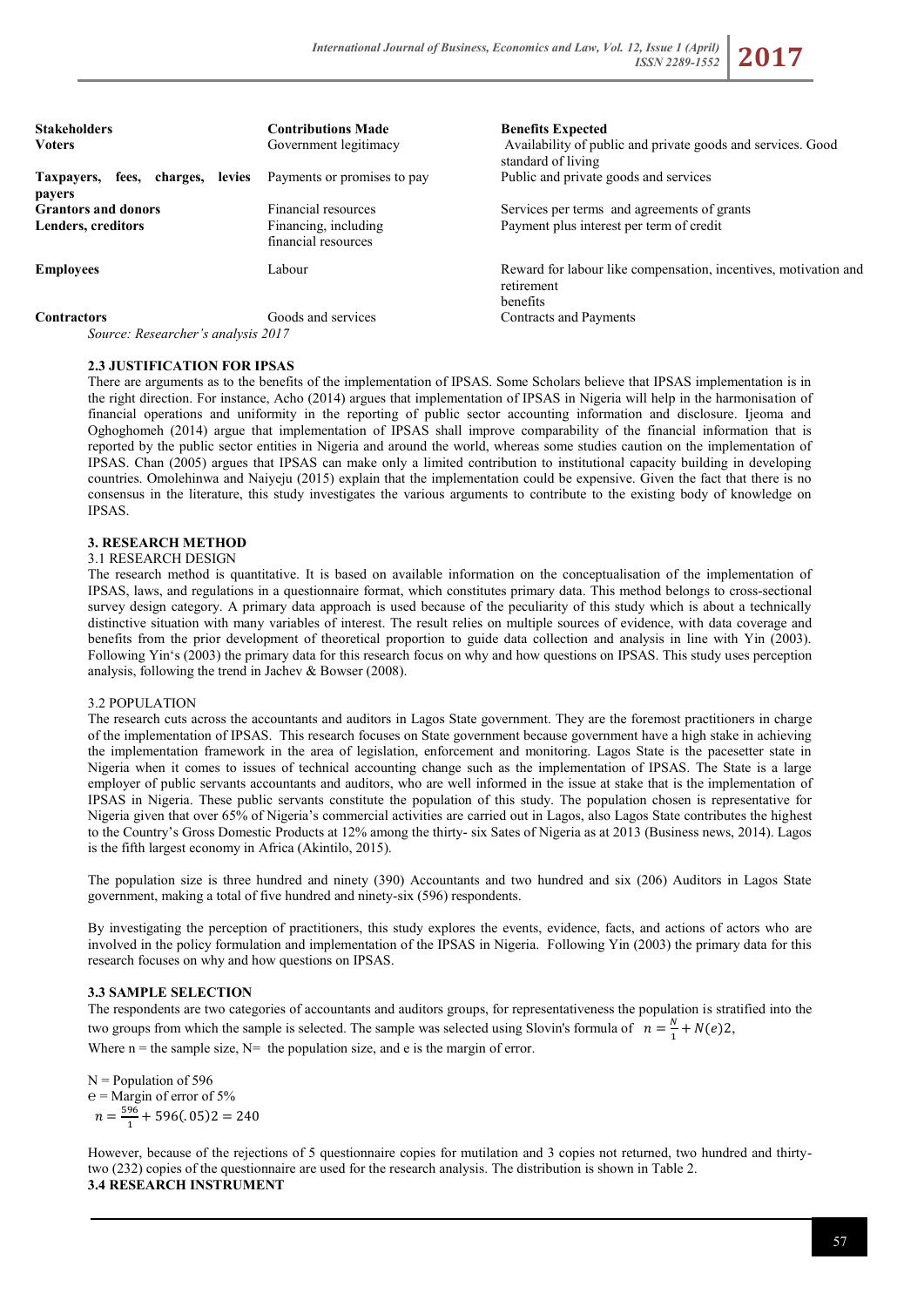The research instrument is a five- point Likert scale type of questionnaire. It is designed to be straightforward and concise. Because Nigeria has not implemented IPSAS before, this study follows the trend in previous researches (Ijeoma and Oghoghomeh, 2014; Yin, 2003) to determine the content of the research instrument. It covers the areas of IPSAS benefits and factors affecting the implementation, assurance and public interest. The instrument is clean and impartial. It asks the respondents to give their perception independently. It uses acceptable and objective indicators.

The questionnaire contains a set of questions classified into two major sections A and B. Section A features questions on biodata of the respondents. Section B of the questionnaire comprises of statements of assertion and open-ended questions. These are designed primarily to provide information for answering the research question. The applicable five-point Likert scale used is outlined and interpreted with points of degree agreement, Strongly Agree= 5, Agree= 4, Undecided =3, Disagree =2 and Strongly Disagree= 1 (Babatunde 2013). Given the different strata of the respondents, stratified random sampling is adopted for this study as shown in Table 2.

| <b>Respondents function</b> | <b>Population</b> | <b>Stratified random sample</b><br><b>Proportion</b> (%) | Questionnaire copies<br>distributed | <b>Ouestionnaire copies</b><br>retrieved and analysed |  |
|-----------------------------|-------------------|----------------------------------------------------------|-------------------------------------|-------------------------------------------------------|--|
| Accountants                 | 390               | 65                                                       |                                     |                                                       |  |
| Auditors                    | 206               | 35                                                       |                                     | -80                                                   |  |
| <b>Total</b>                | 596               | 100                                                      | 240                                 | 232                                                   |  |

**Table 2: Administration of questionnaire in Lagos state government of Nigeria**

*Source: Field survey 2017*

## **3.5 INSTRUMENT RELIABILITY**

The research instrument was subjected to content validation to ensure that the substance of the instrument measures the variables investigated in the study. The initial copy was reviewed by two doctoral students in accounting. Their input was incorporated into the second version which was reviewed and approved by a Professor in accounting.

Also a reliability test was conducted. The reliability test recorded a Cronbach's alpha of .780 which is above the acceptable standard of 0.70. Hence, the research is highly reliable. The responses are analysed through the use of descriptive statistics in the form of frequencies. The statistical analysis is done with the aid of IBM Statistical Package for Social Sciences (SPSS) version  $22.2$ 

## **4. DATA ANALYSIS AND RESULTS**

#### 4.1 DATA ANALYSIS

The descriptive statistics in Tables 3 to 6 are used to analyse the results of the responses to the questionnaire. Tables 3 to 5 explain the strength of the respondents regarding their job, education, and experience as they relate to the chosen topic.

| Table 5: Respondents academic quantication |                |           |         |  |
|--------------------------------------------|----------------|-----------|---------|--|
|                                            | Description    | Frequency | Percent |  |
| Valid                                      | HND/BSC        | 172       | 74.1    |  |
|                                            | <b>MSC/MBA</b> | 46        | 19.8    |  |
|                                            | Total          | 218       | 94.0    |  |
| Missing                                    | System         | 14        | 6.0     |  |
| Total                                      |                | 232       | 100.0   |  |

### **Table 3: Respondents academic qualification**

 *Source: Field Survey 2017*

Table 3 indicates that 74.1 % of the respondents are well educated with at least a first degree or its equivalent. It implies that the respondents are highly knowledgeable and well informed.

| <b>Table 4: Respondents Job title</b> |             |           |         |  |
|---------------------------------------|-------------|-----------|---------|--|
|                                       | Description | Frequency | Percent |  |
| Valid                                 | Accountant  | 146       | 62.9    |  |
|                                       | Auditor     |           | 33.2    |  |
|                                       | Total       | 223       | 96.1    |  |
| Missing                               | System      |           | 39      |  |
| Total                                 |             | 232       | 100.0   |  |

 *Source: Field Survey 2017*

### **Table 5: Respondents work experience**

|         | Description           | Frequency | Percent |
|---------|-----------------------|-----------|---------|
| Valid   | <b>10-5 YEARS</b>     | 16        | 6.9     |
|         | 6-10 YEARS            | 59        | 25.4    |
|         | <b>ABOVE 10 YEARS</b> | 139       | 59.5    |
|         | Total                 | 213       | 91.8    |
| Missing | System                | 19        | 8.2     |
| Total   |                       | 232       | 100.0   |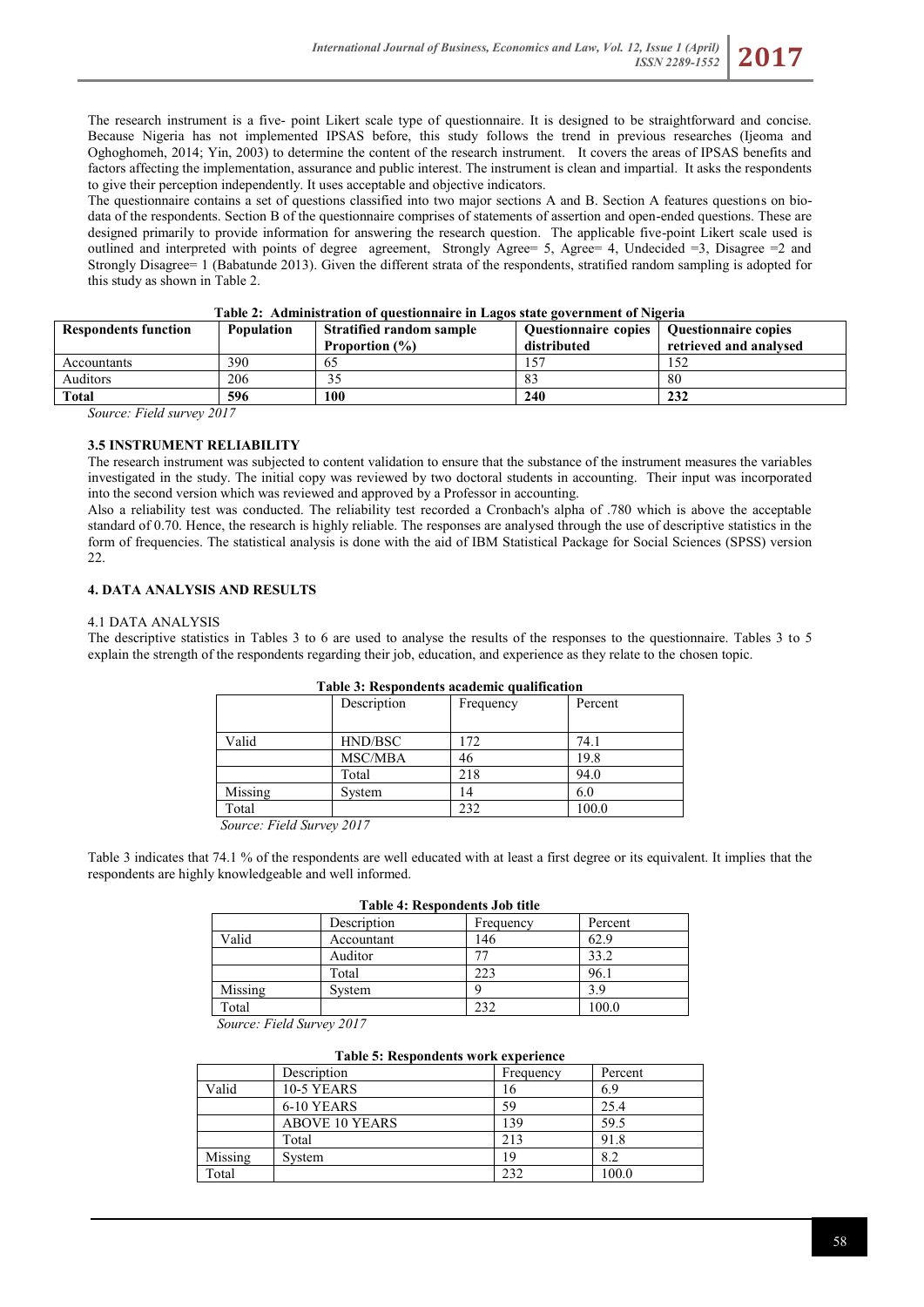#### *Source: Field Survey 2017*

Table 4 shows that the respondents are accountants and auditors in the proportion of 62.9% and 33.2 % respectively. This implies that the respondents are knowledgeable and experienced in public sector accounting, most of them have spent above ten years in service at 59.5% as depicted in Table 5.Table 6 is used to answer the research question.

#### **Table 6: Descriptive Statistics of respondents perception of the factors that affect the implementation of IPSAS in Nigeria**

| Item             | <b>Description</b>                                                                                                                | N   | Mini | Maxi | Mean | Std.             |
|------------------|-----------------------------------------------------------------------------------------------------------------------------------|-----|------|------|------|------------------|
| No.              |                                                                                                                                   |     | mum  | mum  |      | <b>Deviation</b> |
| 1.               | Implementation of IPSAS in Nigeria is affected by<br>political buy-in among the different government<br>functionaries in Nigeria. | 228 | 2.00 | 5.00 | 4.08 | .84              |
| $2$ .            | Implementation of IPSAS in Nigeria is affected by<br>sociological factors                                                         | 225 | 1.00 | 5.00 | 3.46 | 1.08             |
| 3 <sub>1</sub>   | Implementation of IPSAS in Nigeria is affected by<br>availability of expertise                                                    | 224 | 1.00 | 5.00 | 3.48 | 1.27             |
| $\overline{4}$ . | Implementation of IPSAS in Nigeria is affected by<br>accountability.                                                              | 226 | 1.00 | 5.00 | 3.72 | 1.13             |
| 5.               | Implementation of IPSAS in Nigeria is affected by<br>institutional commitment                                                     | 224 | 1.00 | 5.00 | 3.85 | 1.01             |
| 6.               | Implementation of IPSAS in Nigeria is due to cultural<br>dichotomy                                                                | 221 | 1.00 | 5.00 | 3.25 | 1.30             |
| 7 <sub>1</sub>   | Cost of funding affects the implementation of IPSAS in<br>Nigeria                                                                 | 232 | 1.00 | 5.00 | 3.40 | 1.25             |

*Source: Field Survey 2017*

### **4.2 ANSWER TO THE RESEARCH QUESTION**

In Table 6, this study employs mean and standard deviation statistics to measure the dispersion, deviation or how far an average is representative of the mass responses. Table 6 item 1 shows the mean score of 4.08 for political buy-in factor with a standard deviation of .84. This is the highest mean recorded among all the criteria tested and with a less than 1 standard deviation which shows that all the respondents agree that political buy-in of government is a major factor affecting the implementation of IPSAS in Nigeria. It is followed closely by institutional commitment and accountability at a mean score of 3.85 and 3.72 respectively. Availability of prerequisite expertise records a mean score of 3.48 as shown in the Table. The finding indicates that sociological issues and cost of funding should be watched at a mean score of 3.46 and 3.4 respectively as depicted in items 2 and 5 of Table 6. Cultural dichotomy is perceived to be the least of the factors, it affects the implementation of IPSAS in Nigeria with a mean score of 3.25 as shown in item 6 of Table 6. All the scores are slightly above average not far from the maximum obtainable.

The standard deviations for items 2 to 7 of Table 6 for the factors are high at above 1. The high standard deviation is worrisome because it shows that the practitioners are not talking in one voice. The respondents are not in total agreement as to the factors causing the slow implementation of IPSAS in Nigeria except for political buy-in issue. It shows that different respondent have different reasons as a key factor, which further buttresses that there is no consensus on priority factors to hasten the implementation of IPSAS in Nigeria, incidentally all respondents are in alignment when it comes to the issue of political buy-in of all functionaries of government as a common decision to own the process of implementing IPSAS to fruition in Nigeria.

#### **4.3 RESULT DISCUSSIONS**

This result supports the finding in earlier scarce research on the implementation of IPSAS in the developing economies. Nurunnabi (2012) finds that politico-institutional factors are stronger and more dominant factors than accounting regulatory frameworks for IFRSs implementation in Bangladesh. Ball (2006) argues that most political and economic influences on financial reporting practice are local. Hamisi (2012) finds that there are some factors such as availability of expertise that affect the implementation of IPSAS in Kenya. Harun (2007) finds that improved accountability poses a significant threat to politicians' and bureaucrats' overall income level in Indonesia

The result of this study actualises the objective of the study which is to investigate the factors that contribute to the slow implementation of IPSAS in Nigeria. Also, the study answers the research question having found that political support, institutional commitment, expertise, sociological issues and cost of funding IPSAS are the factors affecting the implementation of IPSAS in Nigeria.

#### **5. CONCLUSION AND RECOMMENDATION**

### 5.1 CONCLUSION

This study concludes that political buy-in among the various functionaries of government is a major factor affecting the implementation of IPSAS in Nigeria. This study has largely achieved its aim of contributing to the debate on accounting change regarding the implementation of IPSAS. It also achieved its objective of investigating the factors that affect the implementation of IPSAS in Nigeria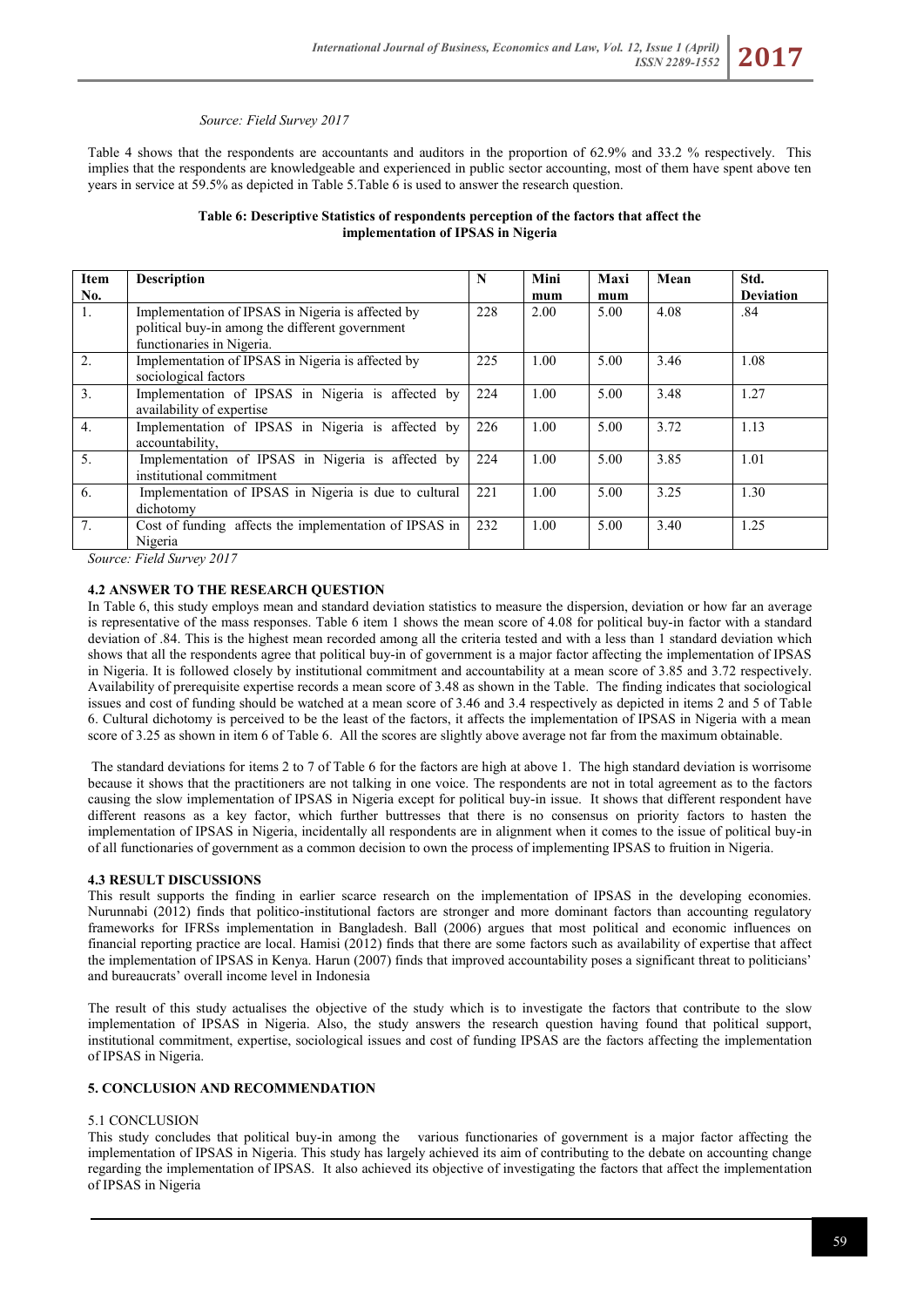#### **5.2 CONTRIBUTION TO KNOWLEDGE**

This study has contributed to knowledge. It contributes to the literature that attempts to identify the factors that affect the implementation of IPSAS in developing economies like Nigeria. The methodology is scholarly with empirical evidence

#### **5.3 RECOMMENDATIONS**

1. The factors mitigating against the implementation of IPSAS in Nigeria should be addressed to achieve the implementation of IPSAS in Nigeria in compliance with the trend in IFAC financial reporting convergence policy

2. Given the findings in this study, moral-suasion is recommended as a way to improve the acceptance of IPSAS among all the functionaries of Government, collectively, in solidarity and conformity with one another, for effective political-buy-in and ownership of the accounting change of successful implementation of IPSAS in Nigeria.

3. A timely implementation of IPSAS is desirable to enjoy the benefits of a transparent government in the best interest of Nigerians.

#### **5.4 LIMITATION OF THE STUDY**

This study only investigates the factors that are affecting the implementation of IPSAS in Nigeria based on civil servants perspective instead of all stakeholders due to the limitation of time and funding. Therefore, a future study could cover the entire public servants across the board. The IPSAS implementation Institutions such as the Financial Reporting Council of Nigeria and the Institute of Chartered Accountants of Nigeria could also be covered.

### **REFERENCES**

- Aboagye, H. (nd). Adoption of IPSAS in Ghana -prospects, challenges and the way forward. Retrieved from <http://www.pwc.com/gh/en/pdf/adoption-of-ipsas-pdf>
- Acho, Y. (2014). The Challenges of Adopting International Public Sector Accounting Standard (IPSAS) by Nigeria. Journal of Social Sciences and Public Policy, 6 (2), 29-39.
- Adeyemi, S.B. (2005). The impact of accounting standards on financial reporting in Nigeria. A Thesis Submitted in Fulfilment of the Requirements for the Degree of Doctor of Philosophy in accounting at The University of Lagos.
- Adeyemo, K.A. (2014). Mandatory adoption of International Financial Reporting Standards (IFRS) and Nigerian accounting institutional infrastructure. A Thesis Submitted in Fulfilment of the Requirements for the Degree of Doctor of Philosophy in accounting at The Covenant University.
- Adhemar, P. (2006). International Public Sector Accounting Standards Board (IPSASB),PowerPoint Presentation at the Sixth Annual OECD Public Sector Accruals Symposium,Paris, 6-7 March 2006.
- Akintilo, D. (2015). Lagos State GDP hits \$131 Billion. Retrieved from [https://www.n](https://www/)ewsofnigeria.com
- Alshujairi, M. H. A. (2014). Government accounting system reform and the adoption of IPSAS in Iraq. *Research Journal of Finance and Accounting, 5(24), 1- 21.*
- Andriani, Y, Kober, R. O. & Juliana, N. G. (2010). Decision usefulness of cash and accrual information: Public sector managers' perceptions. *Australian Accounting Review*, *10* (2), 144-153.
- Atuilik, W. A. Adafula, B & Asare, N. (2016). Transitioning to IPSAS in Africa: an analysis of the benefits and challenges *International Journal of Social Science and Economic Research, 1 (06). 676- 691*Audit Ordinance Act No. 38, 1956.
- Babatunde, S.A. (2013). The Effects of Adoption of Accrual-based budgeting on transparency and accountability in Nigeria. *International Journal of Governmental Financial Management, 8 (1), 15-35.*
- Babatunde, S.A. & Dandago, K.I. (2014). Internal control system deficiency and capital project mismanagement in Nigeria. *Procedia - Social and Behavioural Sciences 164, 208 – 221.*
- Ball, R. (2006). 'International Financial Reporting Standards (IFRS): pros and cons for Investors'. *Accounting and Business Research,* 36(Special issue): 5-27.
- Ball, I and Pflugrath, G. (2012). Government Accounting Making Enron look good, *World Economics, 13(1), 9-26.*
- Bevir, M. (2011). *Governance as Theory, Practice and Dilemma, the SAGE Handbook of Governance,* London. SAGE Publications Limited.
- Business news (2014). Nigeria's new GDP status: Lagos maintains position of the nation's commercial nerve centre. Retrieved from http://www.businessnews.com.ng
- Carrington, DeBuse, J. and Lee, H. (2008). *The Theory of Governance & Accountability.* Retrieved on December 17, 2013 from [http://blogs.law.uiowa.edu/ebook.](http://blogs.law.uiowa.edu/ebook)
- Chan, J. (2005). Government Accounting Reform in Developing Countries: Connecting MDG, PRS and IPSAS. Paper presented at the 10th Biennial CIGAR conference, Poitiers, France, May.
- Christiaens, J., Vanhee, C., Manes-Rossi, F., Natalia, A., Cauwenberge, P. (2014). The Effect of IPSAS on Reforming Governmental Financial Reporting: an Internasional Comparison. *International Review of Administrative Sciences 2015, 81(1) 158–177 DOI: 10.1177/0020852314546580*
- Cortes, J.L. (2006). The International Situation Vis-A-Vis the Adoption of Accrual Budgeting. *J. of Public Budgeting, Accounting & Financial Management, 18(1), 1-26.*
- Dambrin, C., Lambert, C. & Sponem, S. (2007). Control and Change –Analysis of the Process and Institutionalization. *Management Accounting Research, 18*, 172-208.
- Danescu, T and Rus, L., (2013). Comparative study on accounting models "Cash" and

"Accrual", *Annales Universitatis Apulensis Series Oeconomica*, *15 (2), 424-431*.

Finance (Control and Management) Act No. 33, 1958 (LFN, 2004: CAP F26)